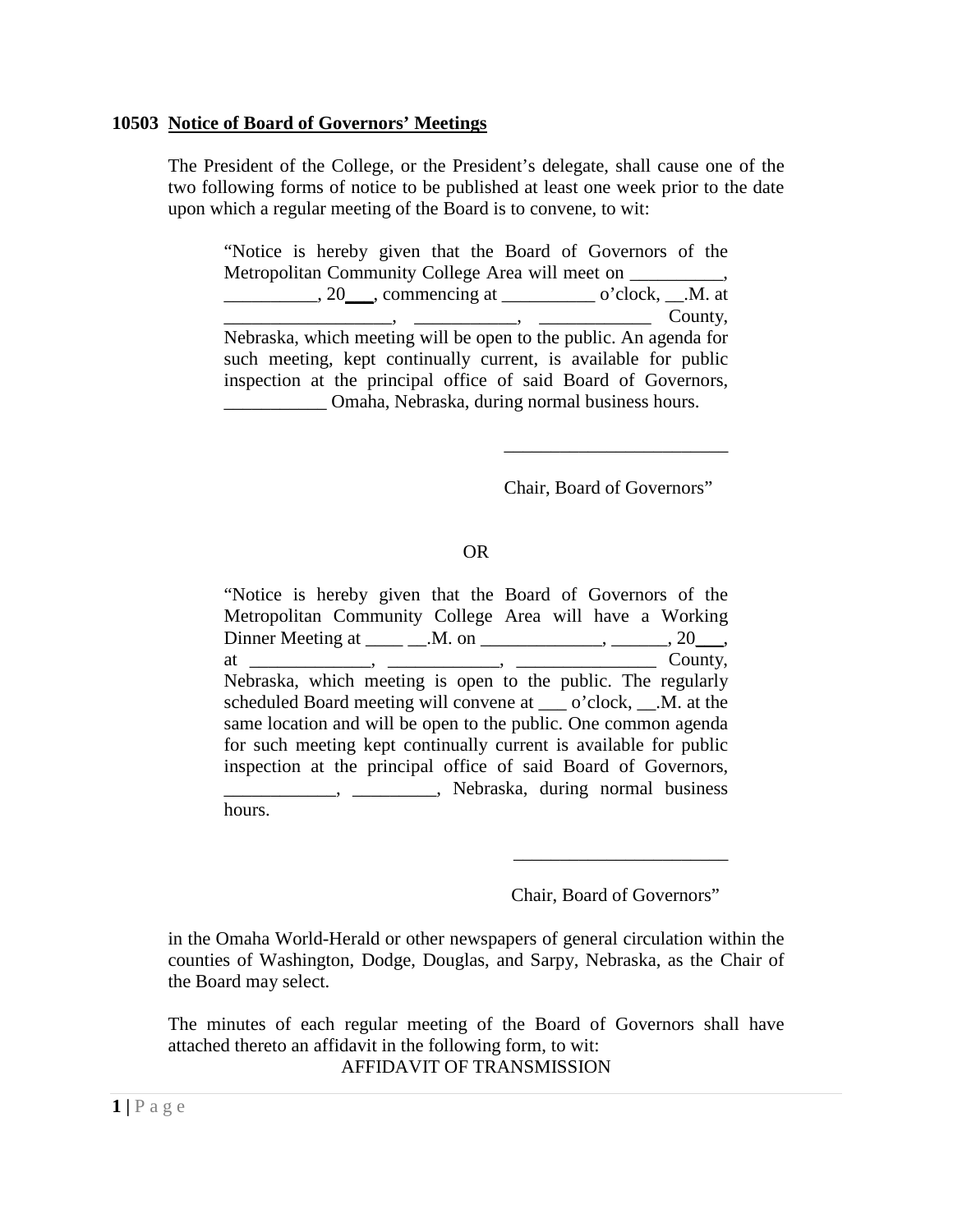# OF NOTICE OF MEETING OF BOARD OF GOVERNORS OF METROPOLITAN COMMUNITY COLLEGE AREA

STATE OF NEBRASKA ) ) SS COUNTY OF DOUGLAS )

> \_\_\_\_\_\_\_\_\_\_\_\_\_\_\_\_\_\_\_\_\_\_\_\_\_\_\_\_\_, being first duly sworn upon oath, deposes and states as follows:

> 1. That pursuant to direction received from the Chair of the Board of Governors of the Metropolitan Community College Area, I caused the following Notice to wit:

> "Notice is hereby given that the Board of Governors of the Metropolitan Community College Area will meet on \_\_\_\_\_\_\_\_\_\_, \_\_\_\_\_\_\_\_\_\_\_, 20\_\_\_, commencing at \_\_\_\_\_\_\_\_\_\_\_\_\_ o'clock, \_\_.M. at  $\longrightarrow$  County, Nebraska, which meeting will be open to the public. An agenda for such meeting, kept continually current, is available for public inspection at the principal office of said Board of Governors, \_\_\_\_\_\_\_\_\_\_\_ Omaha, Nebraska, during normal business hours.

> > Chair, Board of Governors"

\_\_\_\_\_\_\_\_\_\_\_\_\_\_\_\_\_\_\_\_\_\_\_

# OR

"Notice is hereby given that the Board of Governors of the Metropolitan Community College Area will have a Working Dinner Meeting at \_\_\_\_\_\_\_.M. on \_\_\_\_\_\_\_\_\_\_\_\_\_, \_\_\_\_\_\_, 20\_\_\_, at  $\frac{1}{\sqrt{2\pi}}$ ,  $\frac{1}{\sqrt{2\pi}}$ ,  $\frac{1}{\sqrt{2\pi}}$  County, Nebraska, which meeting is open to the public. The regularly scheduled Board meeting will convene at \_\_\_ o'clock, \_\_.M. at the same location and will be open to the public. One common agenda for such meeting kept continually current is available for public inspection at the principal office of said Board of Governors, \_\_\_\_\_\_\_\_\_\_\_\_, \_\_\_\_\_\_\_\_\_, Nebraska, during normal business hours.

Chair, Board of Governors"

\_\_\_\_\_\_\_\_\_\_\_\_\_\_\_\_\_\_\_\_\_\_\_\_\_\_\_